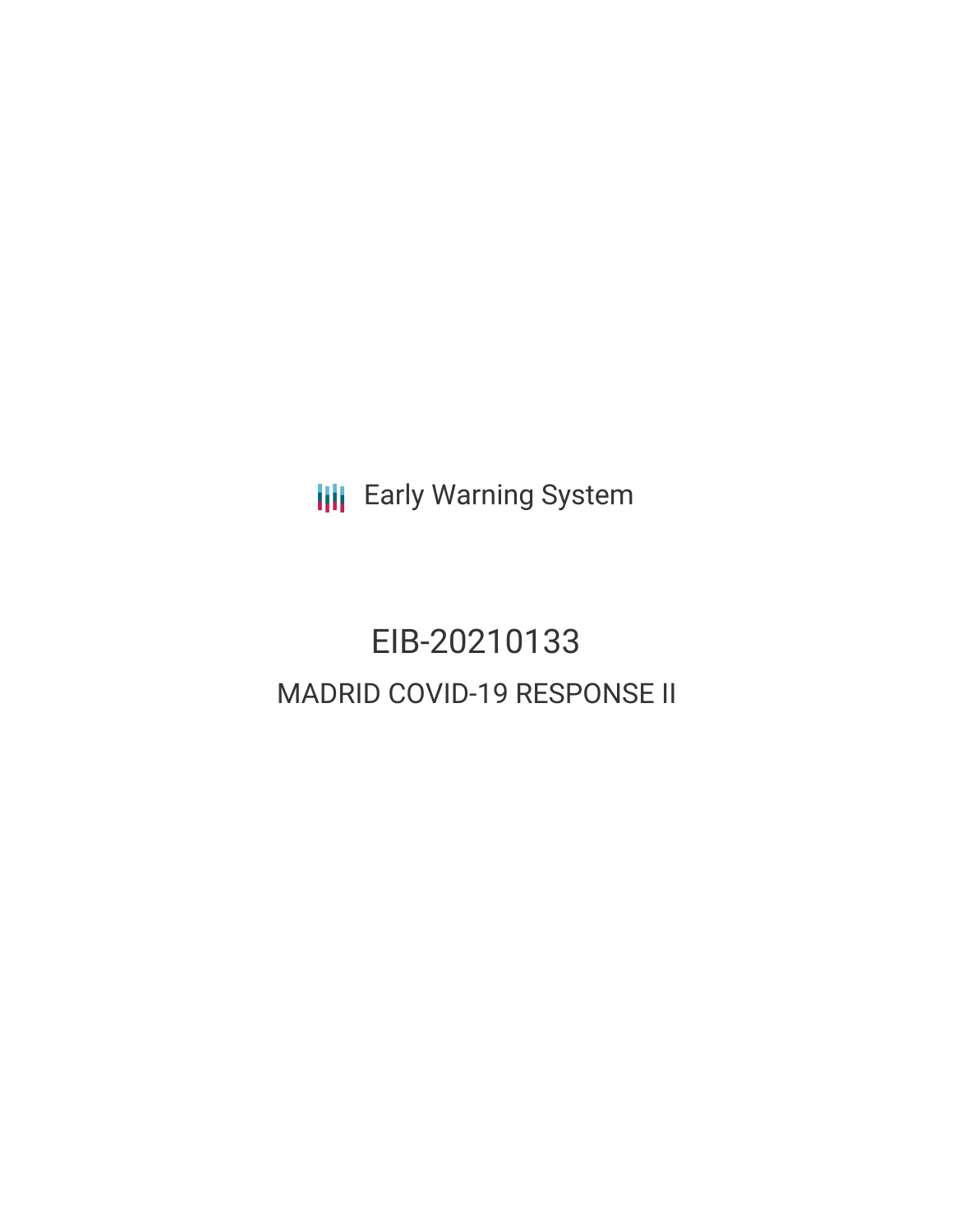#### **Quick Facts**

| <b>Countries</b>               | Spain                          |
|--------------------------------|--------------------------------|
| <b>Financial Institutions</b>  | European Investment Bank (EIB) |
| <b>Status</b>                  | Proposed                       |
| <b>Bank Risk Rating</b>        | U                              |
| <b>Borrower</b>                | COMUNIDAD AUTONOMA DE MADRID   |
| <b>Sectors</b>                 | <b>Education and Health</b>    |
| <b>Investment Type(s)</b>      | Loan                           |
| <b>Investment Amount (USD)</b> | \$235.53 million               |
| <b>Loan Amount (USD)</b>       | \$235.53 million               |
| <b>Project Cost (USD)</b>      | \$235,53 million               |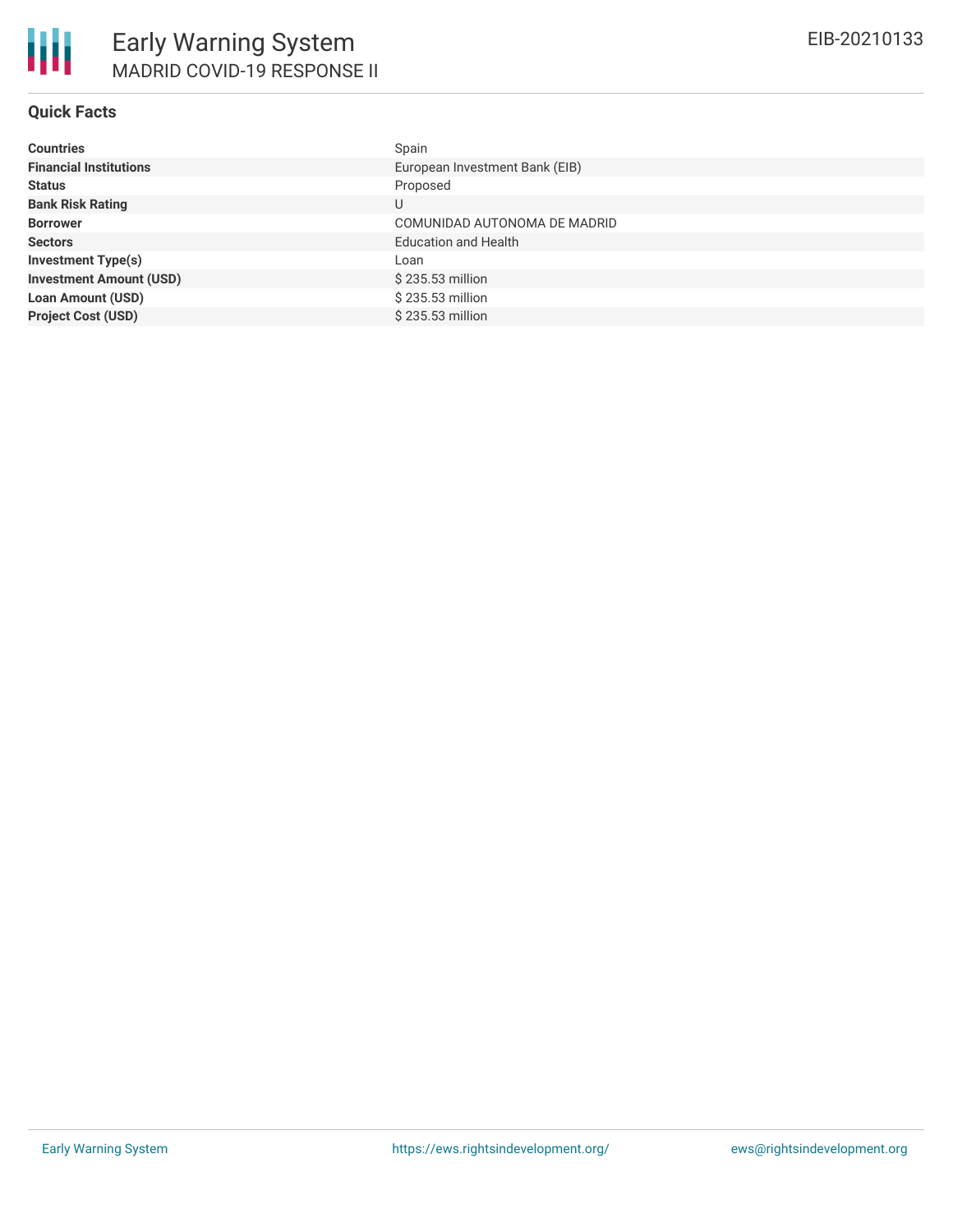

## **Project Description**

According to EIB website, the project will contribute to the region's preparedness, response and vaccination efforts in the fight against COVID-19.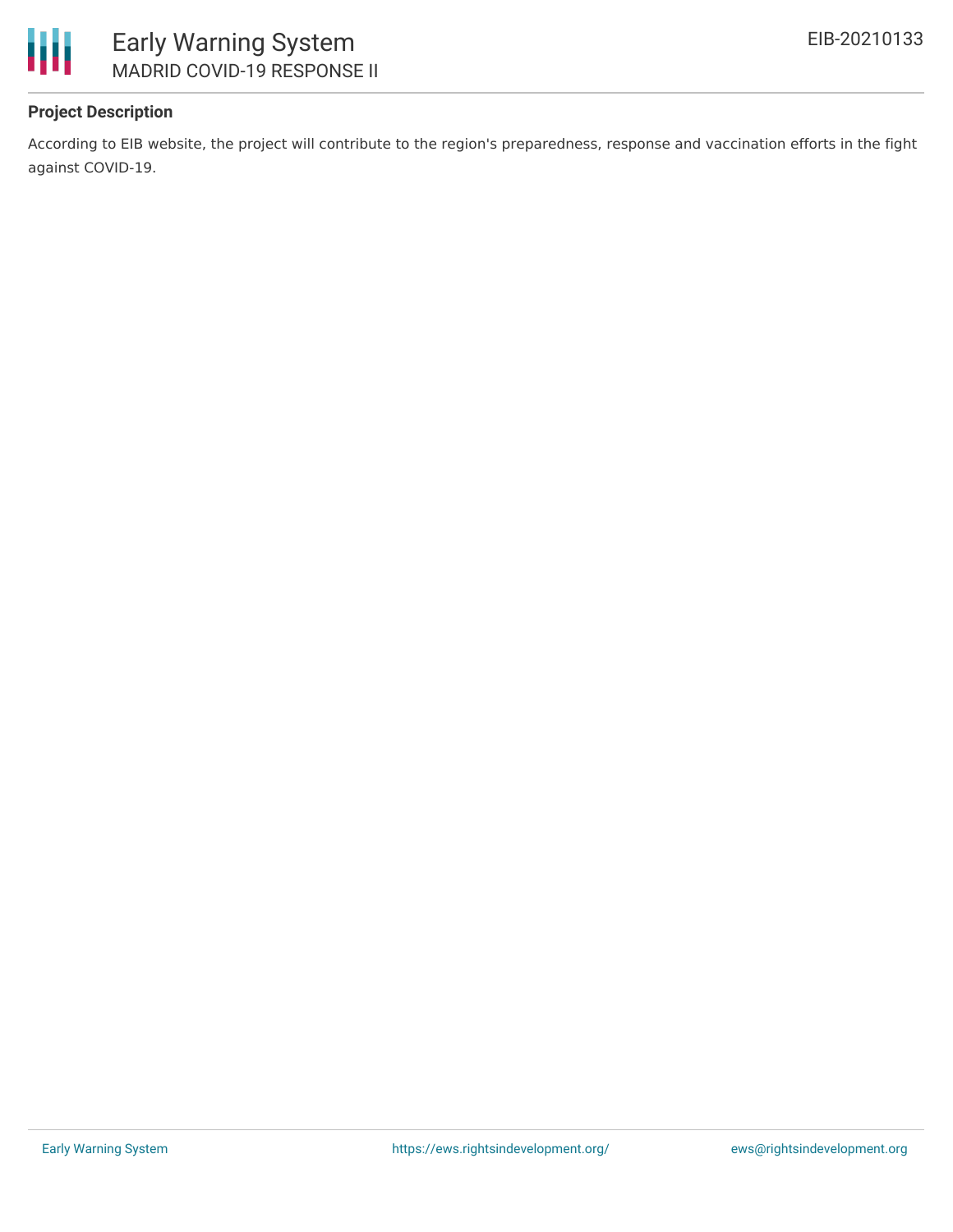#### **Investment Description**

European Investment Bank (EIB)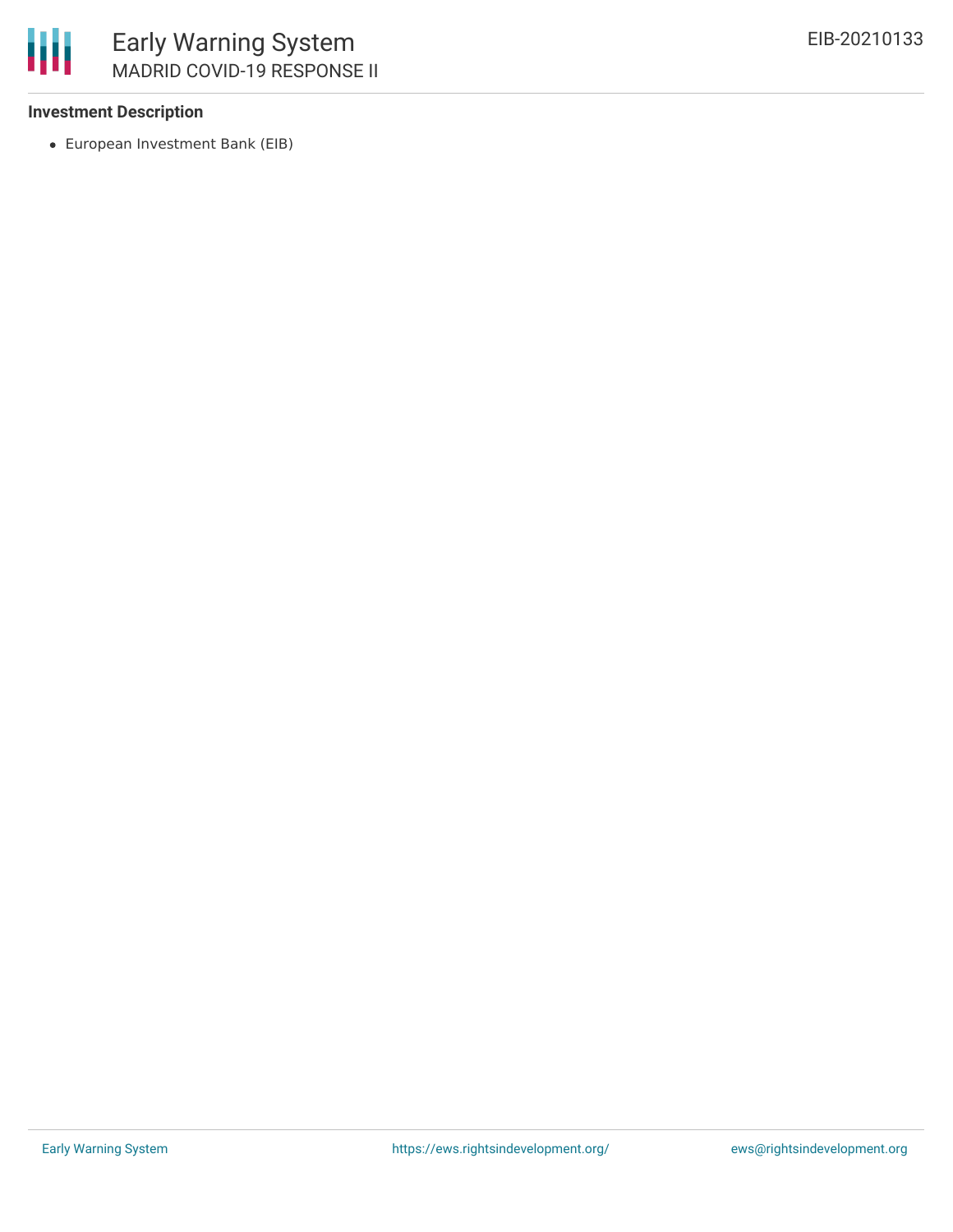#### **Contact Information**

No contact information provided at the time of disclosure.

#### **ACCESS TO INFORMATION**

You can submit an information request for project information at: https://www.eib.org/en/infocentre/registers/requestform/request-form-default.htm

#### **ACCOUNTABILITY MECHANISM OF EIB**

The EIB Complaints Mechanism is designed to facilitate and handle complaints against the EIB by individuals, organizations or corporations affected by EIB activities. When exercising the right to lodge a complaint against the EIB, any member of the public has access to a two-tier procedure, one internal - the Complaints Mechanism Office - and one external - the European Ombudsman. A complaint can be lodged via a written communication addressed to the Secretary General of the EIB, via email to the dedicated email address: complaints@eib.org, by completing the online complaint form available at the following address: http://www.eib.org/complaints/form via fax or delivered directly to the EIB Complaints Mechanism Division, any EIB local representation office or any EIB staff. For further details, check:

http://www.eib.org/attachments/strategies/complaints\_mechanism\_policy\_en.pdf

When dissatisfied with a complaint to the EIB Complaints Mechanism, citizens can then turn towards the European Ombudsman. A memorandum of Understanding has been signed between the EIB and the European Ombudsman establishes that citizens (even outside of the EU if the Ombudsman finds their complaint justified) can turn towards the Ombudsman on issues related to 'maladministration' by the EIB. Note that before going to the Ombudsman, an attempt must be made to resolve the case by contacting the EIB. In addition, the complaint must be made within two years of the date when the facts on which your complaint is based became known to you. You can write to the Ombudsman in any of the languages of the European Union. Additional details, including filing requirements and complaint forms, are available at: http://www.ombudsman.europa.eu/atyourservice/interactiveguide.faces